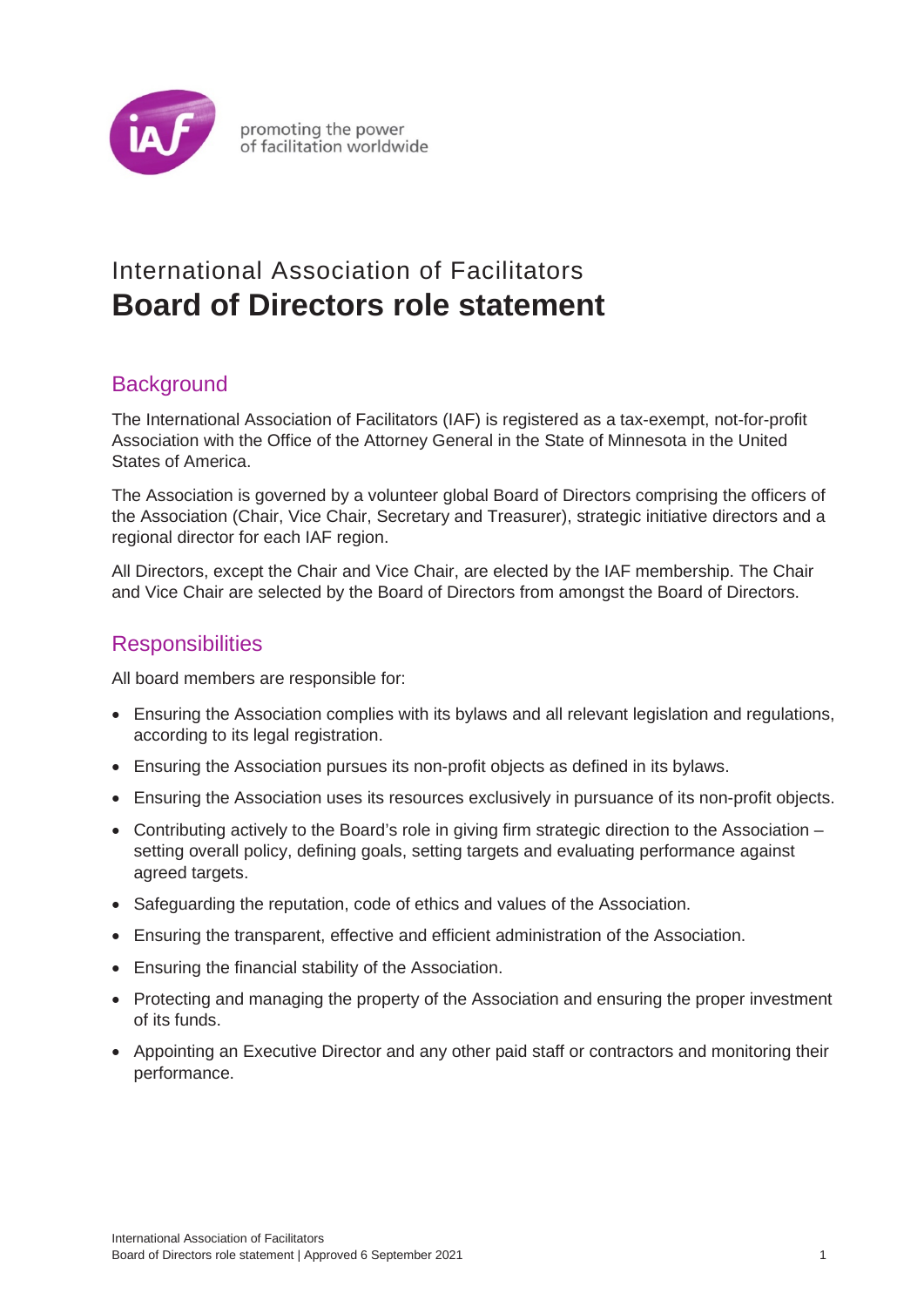## **Expectations**

All board members are expected to participate fully and share in the strategic governance of the Association, on behalf of its membership and in service to the facilitation profession.

Board members are expected to:

- Engage with Association members, represent their needs and involve them in the life and activities of the Association.
- Attend and participate in the annual face-to-face board meeting.
- Participate in monthly board meetings including:<sup>[1](#page-1-0)</sup>
	- ‒ preparing for meetings in advance by submitting and reviewing resolutions and financial, membership and status reports
	- ‒ providing input to topics requiring decisions
	- voting on resolutions.
- Assist in succession planning by:
	- ‒ identifying and encouraging qualified candidates to stand for election
	- ‒ reviewing and revising role statements
	- conducting transition sessions with incoming board members who will replace them at the end of their term and supporting the new board member for up to 3 months.
- Use their specific skills, knowledge and experience to help the Board reach sound decisions which may involve:
	- scrutinising board papers
	- ‒ leading both exploratory and consensus-building discussions
	- strategising around key issues
	- ‒ providing guidance and leadership for initiatives
	- ‒ working on issues for which the Director has special expertise.

### Working arrangements

The Board:

- meets face-to-face at least once a year, usually in January, and virtually each month for around 90 minutes $2$
- uses a range of virtual tools to communicate between meetings, consider and vote on resolutions out-of-session and project manage initiatives.

A policies and procedures manual is available to all board members.

The IAF Office supports the operation of the Board by providing administrative, financial and membership services.

<span id="page-1-1"></span><span id="page-1-0"></span><sup>1</sup> Under Bylaw 4.09 Participation, Directors are expected to participate in at least 75% of the board meetings each year. Failure to meet the participation requirement is considered an automatic voluntary resignation from the Board.<br><sup>2</sup> Under Bylaw 4.07 Meetings, the Board is required to meet at least four times a year and at least one be held face-to-face. A board meeting schedule is developed at the beginning of each calendar year.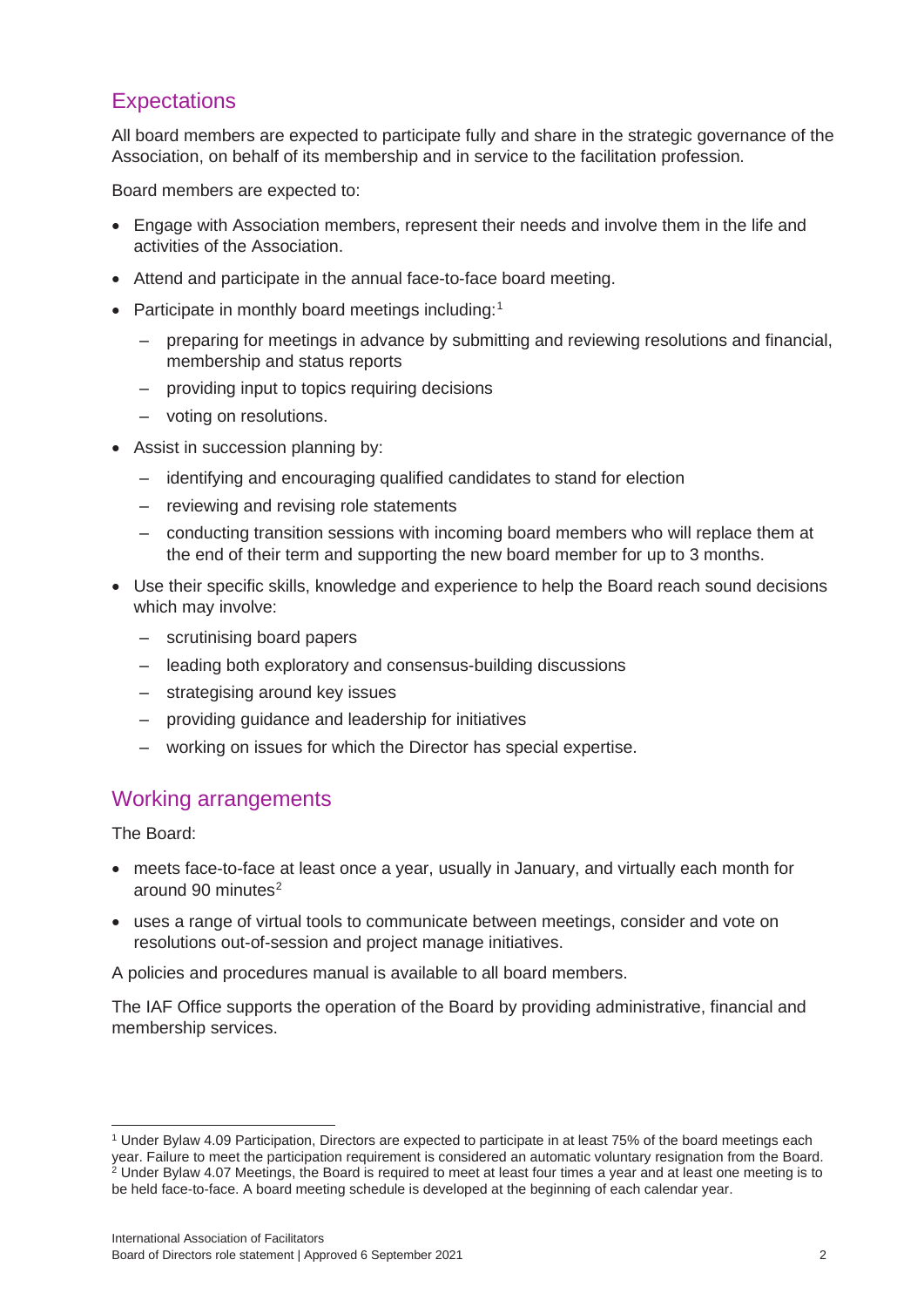The following criteria is used to determine if a member has the necessary qualities to stand for election to a position on the Board of Directors:

| <b>Criteria</b>                                        | <b>Essential qualities</b>                                                                                                                | <b>Desirable qualities</b>                                                                                                                       |
|--------------------------------------------------------|-------------------------------------------------------------------------------------------------------------------------------------------|--------------------------------------------------------------------------------------------------------------------------------------------------|
| Commitment to<br>the IAF and its<br>values             | IAF member in good standing.                                                                                                              | Active within the last three years e.g.<br>has served on a project team,<br>demonstrated local leadership,<br>assisted with an IAF conference or |
|                                                        | Agrees to support the purposes of the<br>Association as stated in its bylaws.                                                             |                                                                                                                                                  |
|                                                        | Acts and communicates in a manner<br>consistent with IAF core values.                                                                     | event.                                                                                                                                           |
| Demonstrated<br>leadership and<br>management<br>skills | Understands and accepts the legal duties,<br>responsibilities and liabilities of a being a<br>board member for a non-profit organisation. | Experience in leadership,<br>governance or management with<br>another international non-profit or<br>membership association.                     |
|                                                        | Exercises strategic vision.                                                                                                               | Understands the Association's                                                                                                                    |
|                                                        | Understands the role applied for and its<br>responsibilities and duties.                                                                  | structure, operations and strategic<br>initiatives.                                                                                              |
| Time and energy                                        | Willing and able to devote the necessary<br>time and effort to:                                                                           | Willing and able to devote the<br>necessary time and effort to lead or                                                                           |
|                                                        | participate in Board meetings                                                                                                             | participate in additional committees,<br>task forces or teams.                                                                                   |
|                                                        | attend at least one IAF conference per<br>year.                                                                                           |                                                                                                                                                  |
| Personal<br><b>Attributes</b>                          | Good English verbal and written<br>communication skills.                                                                                  | Experience of working in multi-<br>cultural environments.                                                                                        |
|                                                        | Ability to work effectively as a member of a<br>team.                                                                                     | Possess attributes that help the<br>Board to better reflect the diversity of                                                                     |
|                                                        | Capacity to collaborate remotely using<br>email and other virtual collaboration tools.                                                    | its membership and the profession<br>e.g. age, gender and culture.                                                                               |
|                                                        | Willing and able to travel as necessary.                                                                                                  |                                                                                                                                                  |
|                                                        | Dependable – proven track record of<br>delivering on commitments.                                                                         |                                                                                                                                                  |
|                                                        | Good independent judgment, ability to think<br>creatively, and share opinions candidly.                                                   |                                                                                                                                                  |
|                                                        | Exercises the principles of public life:<br>selflessness, integrity, objectivity,<br>accountability, openness, honesty and<br>leadership. |                                                                                                                                                  |
| Role-specific<br>qualities                             | Additional essential qualities for the specific<br>role the individual is applying for $-$ see role<br>specific statements for details.   |                                                                                                                                                  |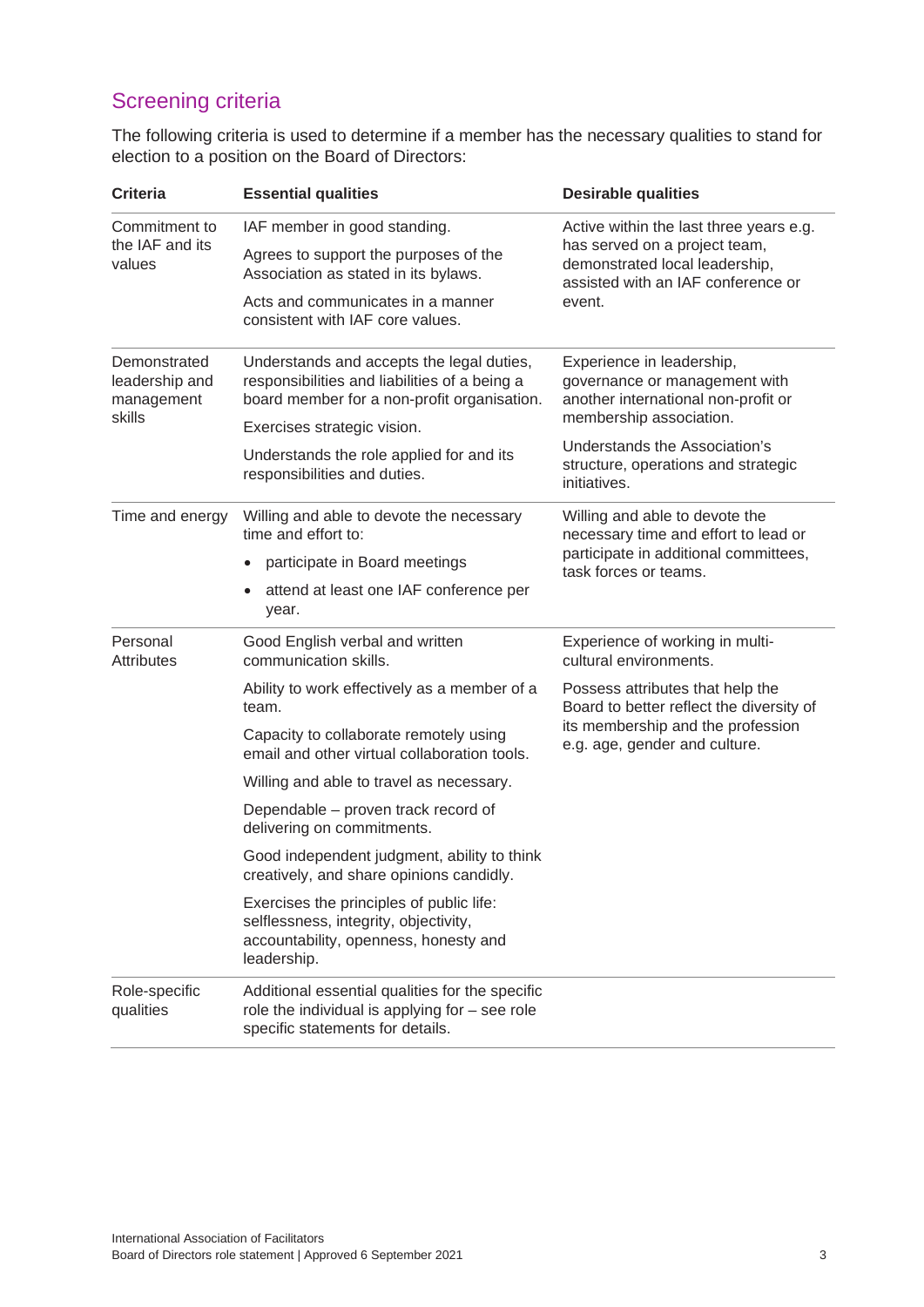

# Role statement<sup>[1](#page-3-0)</sup> **Chair and Vice Chair**

## **Chair**

The Chair is responsible for:

- Providing leadership for the Board and the Association.
- Ensuring the effective governance of the Association.
- Holding the Board accountable to the membership.

Key duties of the Chair are to:

- Lead in planning and setting the agenda of each board meeting.
- Attend and chair and/or facilitate board meetings.
- Bring impartiality and objectivity to board decision-making.
- Represent the Association through official correspondence as necessary, including (in the absence of an Executive Director) to sign and execute contracts and other official agreements on behalf of the Association.
- Represent the Association and the Board at conferences and other events, including opening IAF conferences as requested.
- Monitor that Board decisions are implemented.
- Lead the Board in developing policy and long-term strategy.
- Lead the Board in developing and monitoring an annual budget and business plan.
- Support and challenge individual Directors and the Board to continually improve their performance.
- Work with Directors to resolve issues, concerns and work-related problems.
- Help Directors ensure they have the resources and support they need to fulfil their responsibilities.
- Ensure effective and transparent communication between the Board and the membership, including writing a regular "Note from the Chair" for the Global Flipchart.
- Serve as principal point of contact between the Board and Executive Director, to support him/her on behalf of the Board and to lead his/her annual performance appraisal.
- Support the Vice-Chair to learn and ultimately assume the role of Chair.

<span id="page-3-0"></span><sup>&</sup>lt;sup>1</sup> This statement should be read in conjunction with the Board of Directors role statement.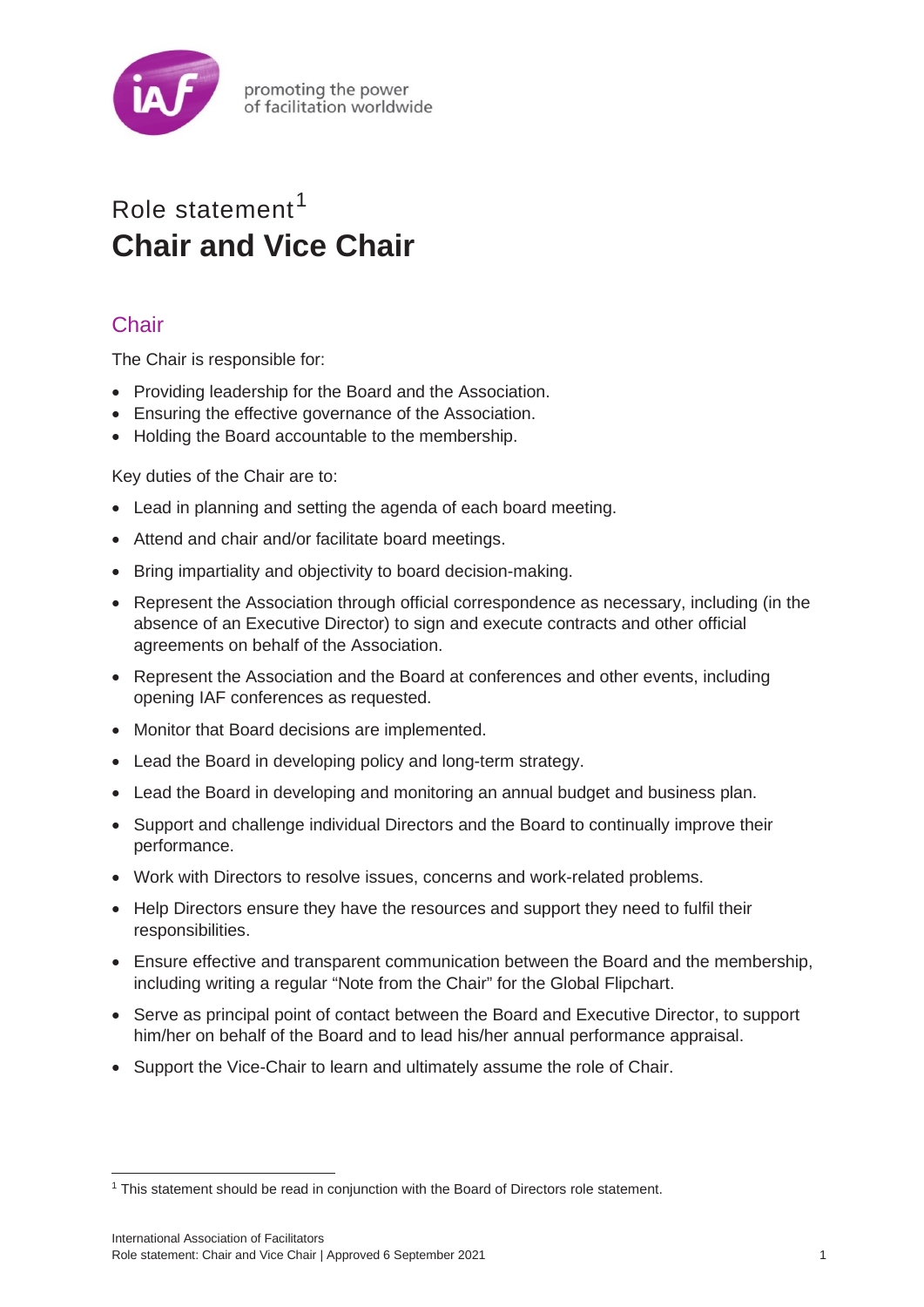## Vice Chair

The Vice Chair is selected by the Board from amongst the members of the board the year before the person takes office.

In alternating years, the Vice Chair is selected to serve:

- as Vice Chair for one year and then Chair for two years, or
- as Vice Chair for one year with no expectation of serving as Chair.

The Vice Chair is responsible for:

- Supporting and deputising as necessary for the Chair.
- Preparing to assume the role of Chair, as required.
- Leading the Board in developing appropriate global strategy and policy for partnerships.
- Planning for and supporting the Annual General Meeting.
- Managing the annual board election process and supporting the Nominations Committee to ensure the open and transparent election of qualified members to fill vacant board positions each year.
- Managing the IAF Hall of Fame nomination process.
- Implementing the Board's risk management policy.

Key duties of the Vice Chair are to:

- Deputise for the Chair as necessary.
- Maintain regular communications with the Chair to ensure an effective partnership.
- Work with the Chair to oversee the Association's operations and strategic initiatives.
- Work with relevant board members to implement the partnership strategy.
- Manage the Association's partnership and contract with SessionLab.
- Take the lead in the face-to-face meeting planning work done during the quarter preceding his or her taking on the role of Chair, where applicable.

| <b>Criteria</b>            | <b>Essential qualities</b>                                        | <b>Desirable qualities</b>                                                                                                                         |
|----------------------------|-------------------------------------------------------------------|----------------------------------------------------------------------------------------------------------------------------------------------------|
| Role-specific<br>qualities | Currently serving as a member of the IAF<br>Board.                | Knowledge and/or prior experience of<br>the Board leadership and<br>governance, ideally in a comparable<br>association or non-profit organisation. |
|                            | Strong leadership skills.                                         |                                                                                                                                                    |
|                            | Good communication skills, tact and<br>diplomacy.                 |                                                                                                                                                    |
|                            | Impartiality, fairness and the ability to<br>respect confidences. |                                                                                                                                                    |
|                            |                                                                   |                                                                                                                                                    |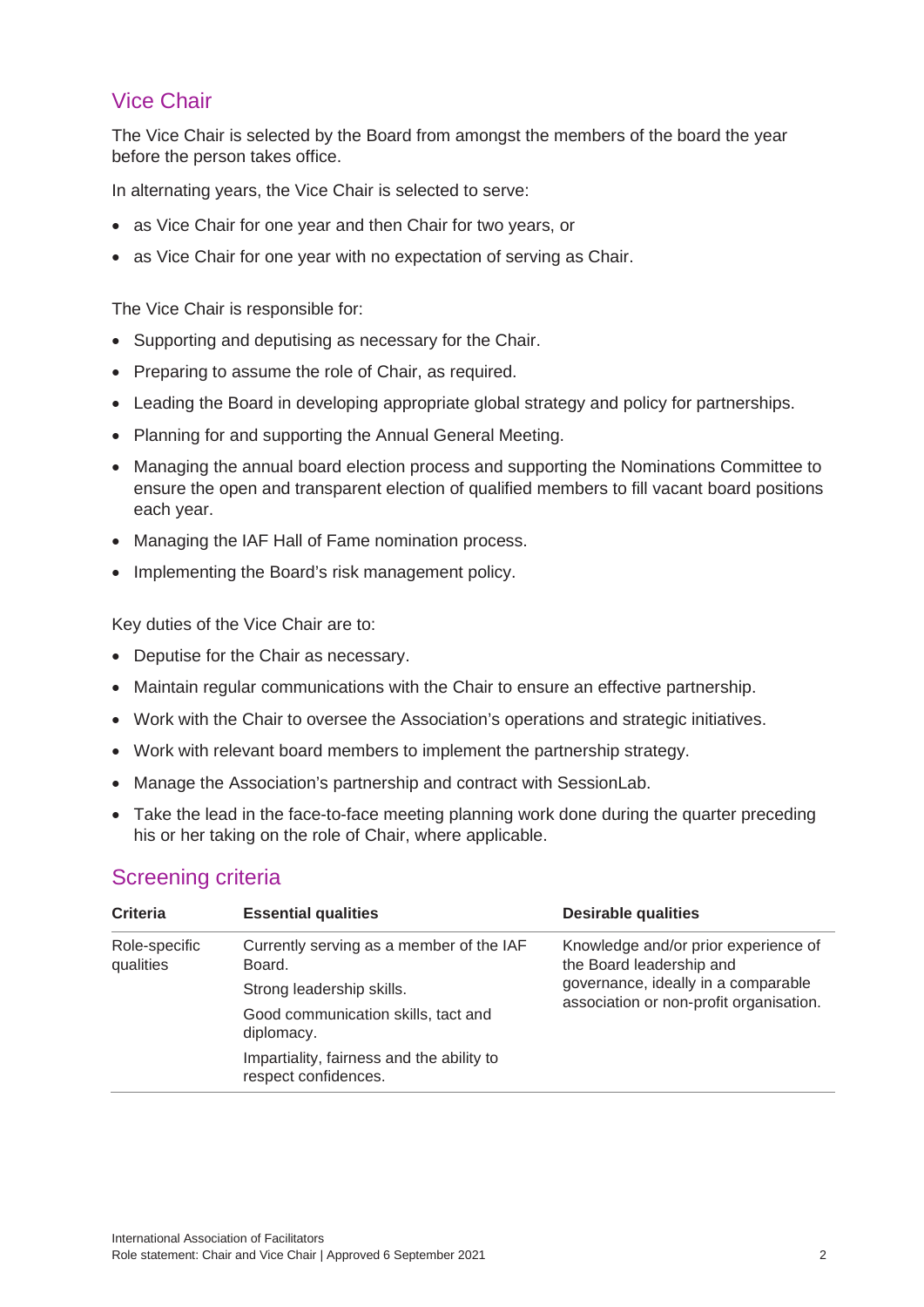

## Role statement [1](#page-5-0) **Treasurer**

## **Responsibilities**

The Treasurer is responsible for:

- Ensuring a high standard of financial management, governance and accountability.
- Supporting directors and the Board in fulfilling their financial responsibilities.
- Overseeing and supporting the Association's financial management function on behalf of the Board.

## **Duties**

Key duties of the Treasurer are to:

- Take lead responsibility on behalf of the Board for the safety and prudent use of Association funds.
- Advise the Board on the financial implications of any strategies or decisions under consideration and on the mitigation of any financial risks.
- Keep the Board informed about its financial duties and responsibilities and support board members to fulfil them.
- Lead the development of the Board's annual budget to support its business plan.
- Support the Board in ensuring that Association funds are expensed in accordance with the approved budget.
- Report to the Board on a monthly basis on the financial status of the Association against the approved budget.
- Report to the members on an annual basis on the financial status of the Association and explain any important issues in an understandable way.
- Approve expenditures for payment in line with the approved budget and procedures.
- Ensure that any equipment and assets are adequately maintained and insured.
- Ensure that appropriate financial policies, procedures and controls are in place, by leading the Board as necessary to develop and regularly review them (such as working with the Director of Conferences and Global Events and respective Regional Directors to track revenue generation by conference organising activities).
- Monitor the Association's financial management relative to its financial policies, procedures and controls and advise the Board as necessary on any issues.

<span id="page-5-0"></span><sup>&</sup>lt;sup>1</sup> This statement should be read in conjunction with the Board of Directors role statement.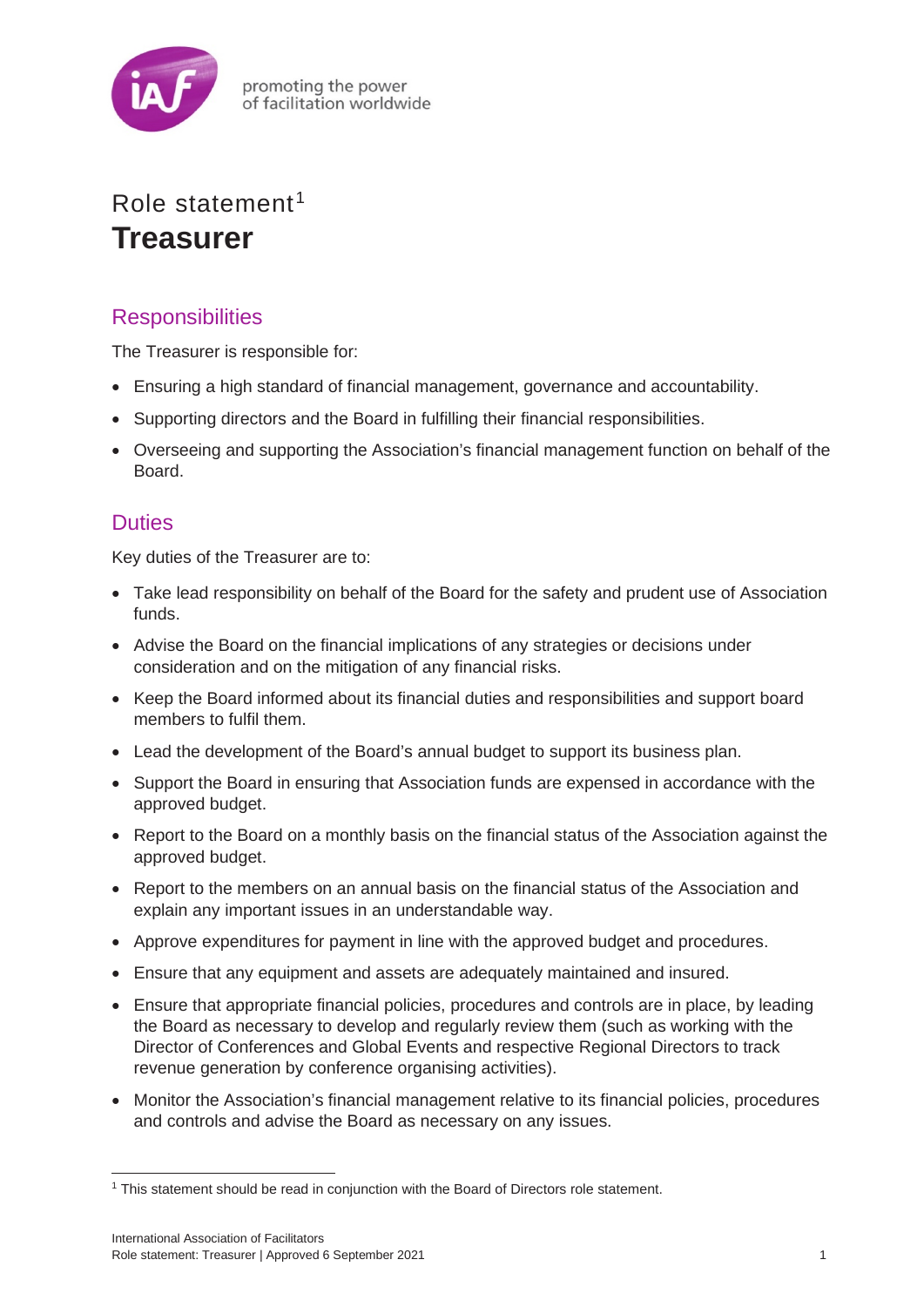- Oversee the preparation and audit of the Association's annual accounts and any other external scrutiny as required.
- Ensure and oversee the annual filing of Form 990 (Return of Organization Exempt from Income Tax) with the US Internal Revenue Service, and/or any other financial returns that may be required under applicable laws.
- Maintain list of global contracts and the Board member responsible for them and ensure that contracts are regularly reviewed.
- Manage the IAF bursary fund.

| <b>Criteria</b>            | <b>Essential qualities</b>                                                                      | <b>Desirable qualities</b>          |
|----------------------------|-------------------------------------------------------------------------------------------------|-------------------------------------|
| Role-specific<br>qualities | Financial qualifications and/or experience.                                                     | Knowledge and/or experience of the  |
|                            | Experience of audit or other financial<br>accountability procedures.                            | Association and non-profit finance. |
|                            | Ability to assess and explain financial<br>implications of proposed strategies or<br>decisions. |                                     |
|                            | Attention to detail.                                                                            |                                     |
|                            | Availability to approve the payment of<br>expenses in a timely fashion.                         |                                     |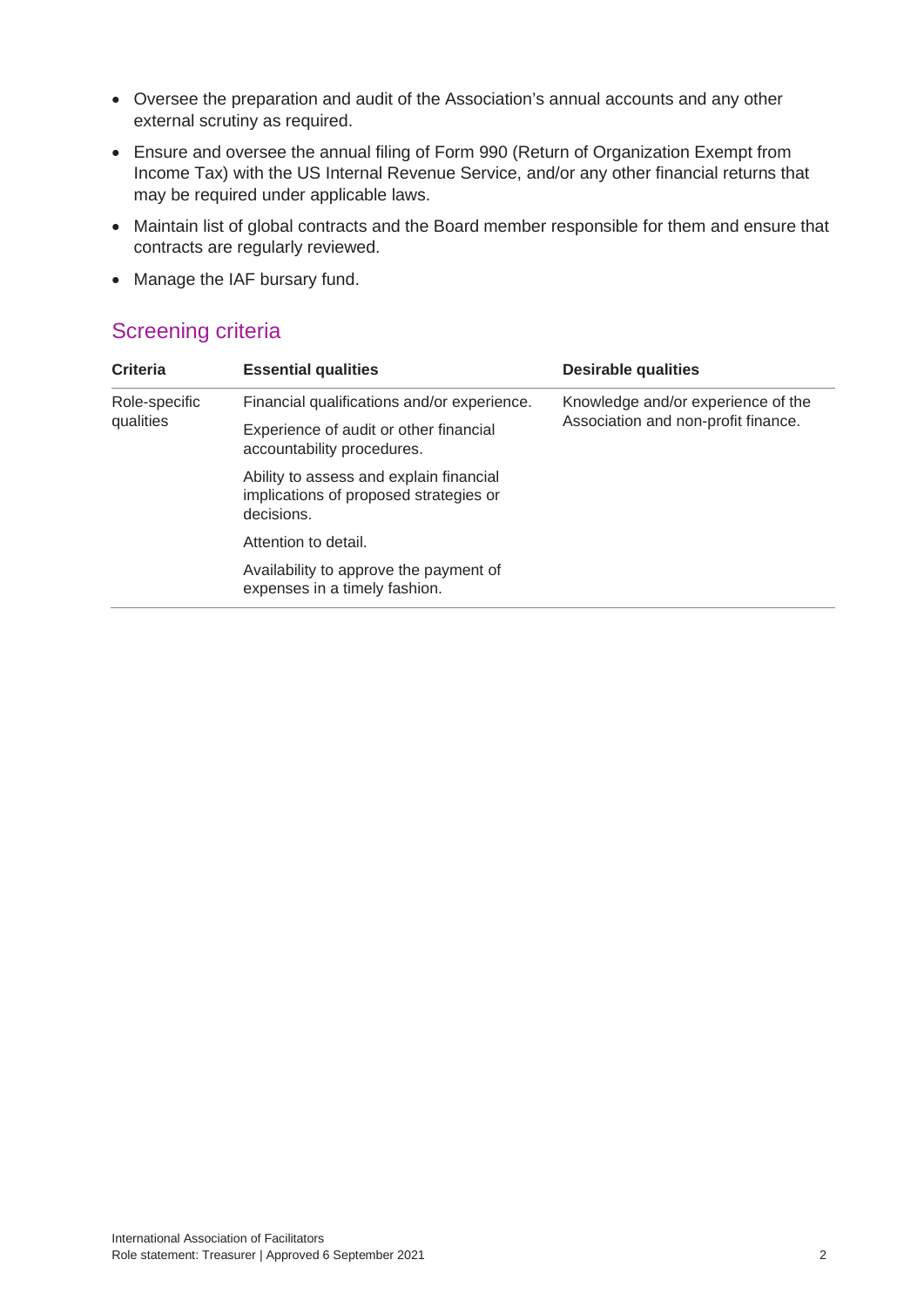

promoting the power of facilitation worldwide

## Role statement<sup>[1](#page-7-0)</sup> **Secretary**

## **Responsibilities**

The Secretary is responsible for:

- Ensuring high standards of documentation, reporting and accountability within the Board and between it and the Association's members.
- Supporting board members and the Board fulfil their legal and regulatory responsibilities.

### **Duties**

**Key duties** of the Secretary are to:

- Lead the Board in setting an annual schedule of board meetings.
- Ensure board members have proper notice of meetings.
- Ensure board records and documents are maintained and made available as required and archiving minutes, organisational policies, decisions, procedures and accomplishments.
- Supporting the Chair in the scheduling and practical arrangements for members' and board meetings, including ensuring timely distribution and accessibility of clear and complete meeting schedules, agendas, documents and joining and polling instructions.
- Ensuring that board and members' meetings are properly minuted and that minutes are made available in a timely fashion (supported by the IAF Office).
- Ensuring that the Association's bylaws, policies and procedures are regularly reviewed, recorded and accessible as necessary.
- Ensuring and overseeing the filing of any non-financial returns that may be required under applicable laws.

#### **Additional duties** as required:

- Support the Executive Team on behalf of the Board between board meetings to ensure decisions are implemented and follow up on action items (may be supported by the IAF Office).
- Ensure outgoing directors comply with Records Retention Policy and transfer records to incoming board members.
- With support of the Executive Team, orient new board members to the Board Policies and Procedures Manual.
- May be called upon to help review contracts and requests for proposals.

<span id="page-7-0"></span><sup>&</sup>lt;sup>1</sup> This statement should be read in conjunction with the Board of Directors role statement.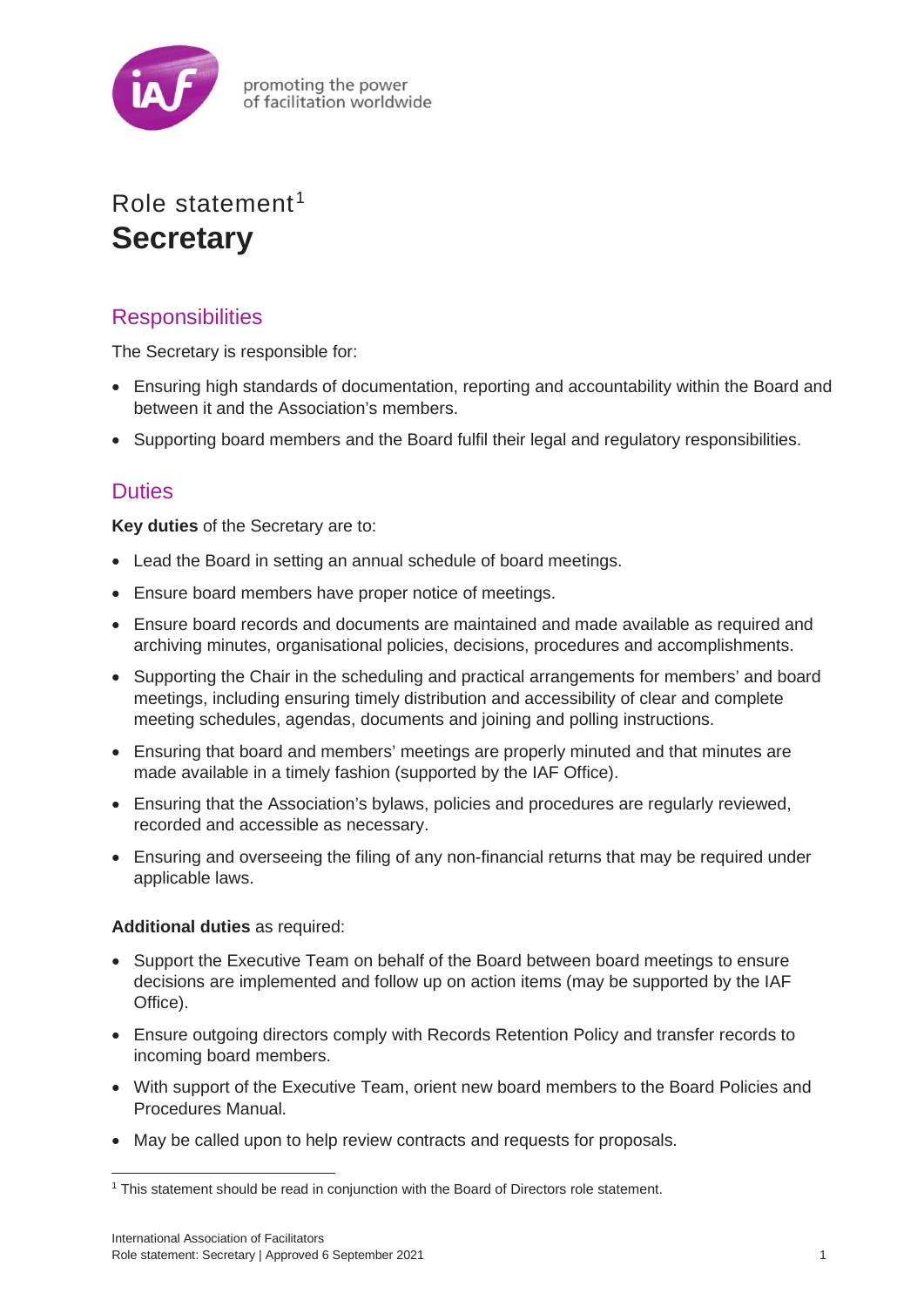- May be called upon to recommend technology improvements (document storage, collaboration or project management tools and conference calling applications).
- Maintain the Board Policies and Procedures Manual; working with board members to schedule and conduct regular reviews and updates.
- Act as liaison for board members and provide support to the strategic initiatives.
- Advise the Board on the legal and regulatory implications of any strategies or decisions under consideration and on the mitigation of any legal and regulatory risks.
- Keep the Board informed about its legal and regulatory responsibilities and support board members to fulfil them.

| <b>Screening criteria</b> |  |
|---------------------------|--|
|---------------------------|--|

| <b>Criteria</b>            | <b>Essential qualities</b>                                                                                                                                                                                                                                                 | <b>Desirable qualities</b>                                                                                                          |
|----------------------------|----------------------------------------------------------------------------------------------------------------------------------------------------------------------------------------------------------------------------------------------------------------------------|-------------------------------------------------------------------------------------------------------------------------------------|
| Role-specific<br>qualities | Ability to access, understand and explain<br>details of the legal and regulatory framework<br>under which the Association is registered in<br>Minnesota.<br>Ability to assess and explain the legal and<br>regulatory implications of proposed<br>strategies or decisions. | Knowledge and/or experience of<br>association governance and<br>management, law and regulation.<br>Knowledge management experience. |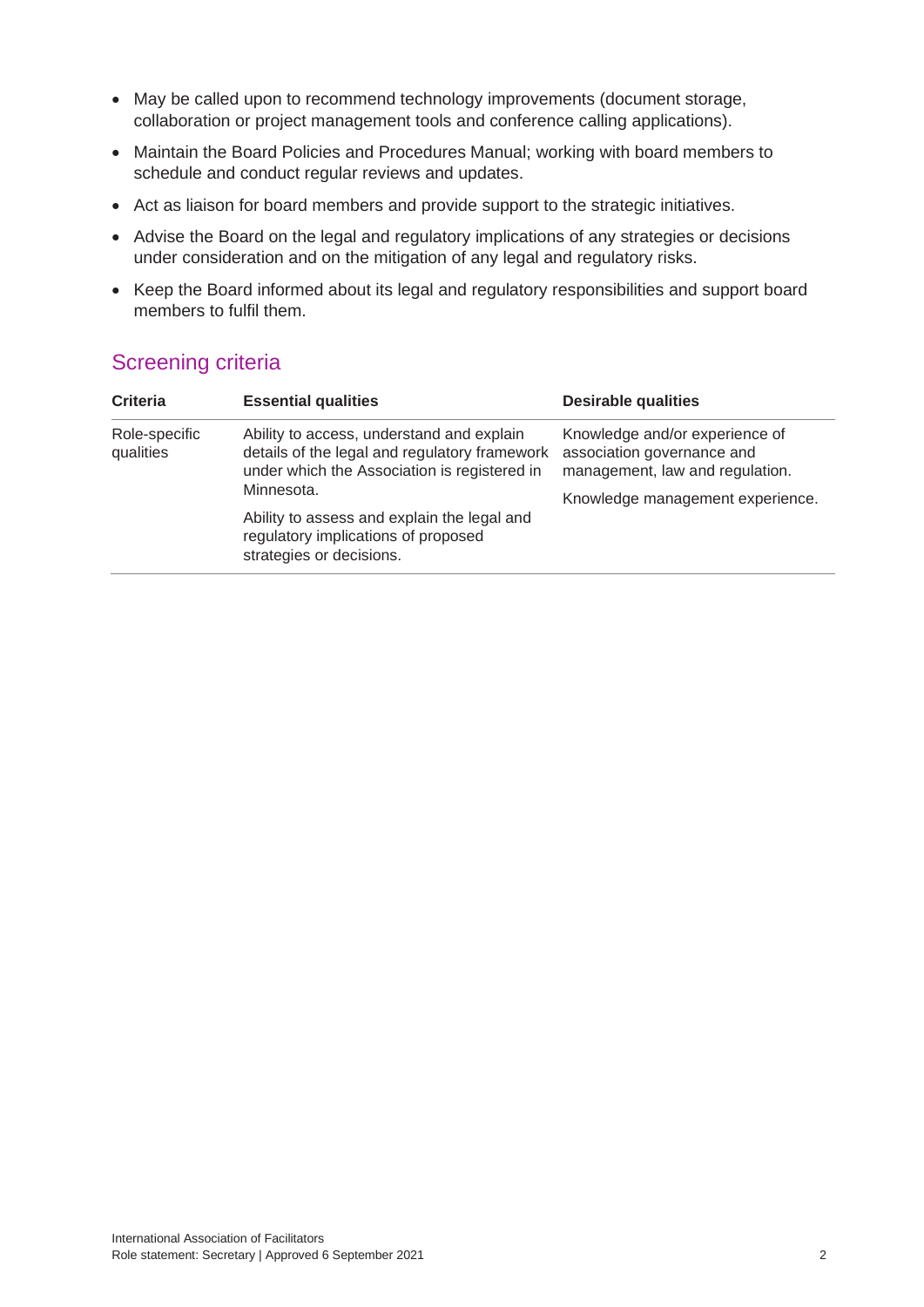

# Role statement [1](#page-9-0) **Director of Marketing and Communications**

## **Responsibilities**

- Leading the delivery of a global strategy for the marketing and communications (MarComms) portfolio in collaboration with the Board.
- Leading a team of volunteers and suppliers to manage the portfolio.
- Monitoring MarComms activities globally and in each region to provide guidance, share good practices and ensure alignment with global strategy and policies.
- Managing the portfolio budget and contracts with suppliers.

### **Duties**

#### **General portfolio duties**

- Develop an annual work plan and budget for the portfolio to contribute to the IAF's overall business plan and budget.
- Ensure adequate capacity to manage and deliver the work plan, by creating and managing member volunteering opportunities and contracts with suppliers.
- Monitor delivery of the work plan by volunteers and suppliers, problem-solve issues and report regularly to the Board on progress and risks.
- Review and approve suppliers' invoices and other expenditures for payment from the portfolio budget.
- Ensure and oversee effective communication and coordination between volunteers and suppliers and any counterparts in regions and chapters.

#### **Specific portfolio duties**

- Oversee and manage the IAF's online presence, including:
	- ‒ Manage the IAF's website and presence on social media sites such as LinkedIn, Twitter, Instagram, Facebook and YouTube.
	- ‒ Build content, engagement and community in key social forums.
	- ‒ Work with other board members to maintain portfolio website content to ensure its relevance and currency.
	- ‒ Work with the website editor and developer to ensure updates are made appropriately.
	- ‒ Make improvements to the website layout, structure and navigation as needed to improve performance and usability.

<span id="page-9-0"></span><sup>1</sup> This statement should be read in conjunction with the Board of Directors role statement.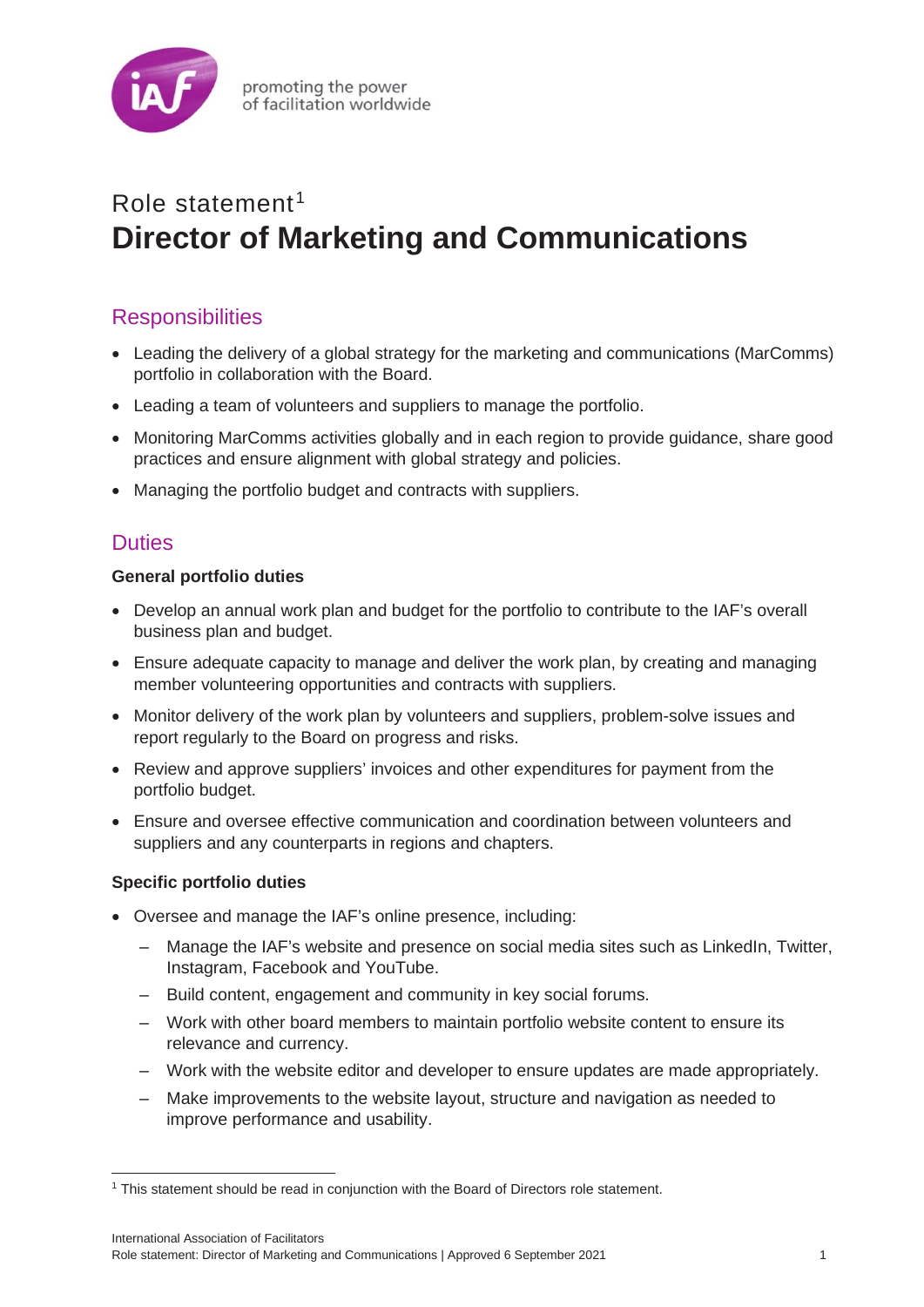- Oversee and manage MarComms efforts of regions and portfolios, including:
	- Support for global and regional conferences, Facilitation Impact Awards, Facilitation Week, Hall of Fame and the annual general meeting.
	- ‒ Support and monitor the appropriate use of the IAF brand for other portfolio, regional and chapter initiatives and events.
- Oversee and manage global MarComms, including:
	- ‒ Maintain IAF brand guidelines and portfolio policies and procedures.
	- ‒ Coordinate the production schedule for the regular publication of the Global Flipchart newsletter including liaising with the editorial team and aligning to global plans and strategy.
	- ‒ Coordinate the production of a monthly eBlast to all members about events, initiatives and ways to get involved.
	- ‒ Deliver campaigns for specific content and calls to action that promote the IAF vision, mission, services, assets and value.
	- ‒ Support the realisation of global and regional marketing activities that bring revenue to the association.
	- ‒ Support IAF standards to be adopted by institutions and market players, by providing assets and permissions to use IAF materials.
- Respond to inquiries or requests relating to the portfolio including requests from members to list their publications on the IAF website.

The screening criteria used to determine the eligibility of a member for this role is as follows:

| <b>Criteria</b>            | <b>Essential qualities</b>                                                    | <b>Desirable qualities</b>                                                     |
|----------------------------|-------------------------------------------------------------------------------|--------------------------------------------------------------------------------|
| Role-specific<br>qualities | Ability to think strategically about<br>marketing and communication.          | Familiarity with or experience in print<br>mediums such as book publishing and |
|                            | Ability to build a team and coordinate                                        | authoring articles.                                                            |
|                            | their activities.                                                             | Experience in website design or authoring.                                     |
|                            | Ability to manage projects, budgets<br>and contracts with suppliers.          | Experience in establishing and overseeing an<br>editorial calendar             |
|                            | Experience in shaping initiatives that<br>involve, engage and empower people. | Experience in media production, social media<br>strategy, social ads.          |
|                            | Good networking and communication<br>skills.                                  | Experience in sponsorship and programme<br>management.                         |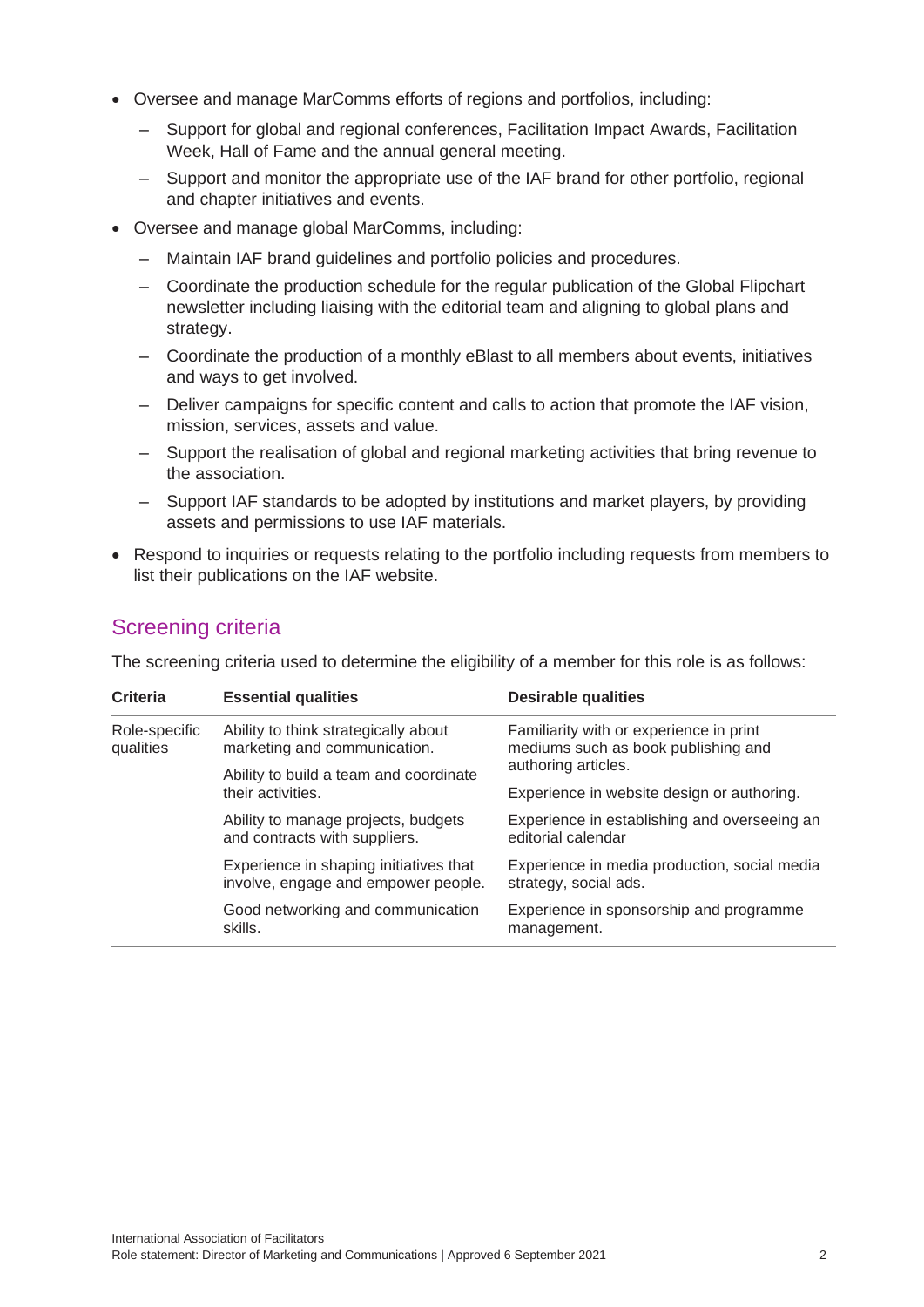

# Role statement [1](#page-11-0) **Director of Member Experience**

## **Responsibilities**

- Leading the delivery of a global membership strategy in collaboration with the Board.
- Leading a team of volunteers and suppliers to manage the portfolio.
- Monitoring the member experience at a global, regional and chapter level to provide guidance, share good practices and ensure alignment with global strategy and policies.
- Managing the portfolio budget and contracts with suppliers.

## **Duties**

#### **General portfolio duties**

- Develop an annual work plan and budget for the portfolio to contribute to the IAF's overall business plan and budget.
- Ensure adequate capacity to manage and deliver the work plan, by creating and managing member volunteering opportunities and contracts with suppliers.
- Monitor delivery of the work plan by volunteers and suppliers, problem-solve issues and report regularly to the Board on progress and risks.
- Review and approve suppliers' invoices and other expenditures for payment from the portfolio budget.
- Ensure and oversee effective communication and coordination between volunteers and suppliers and any counterparts in regions and chapters.

#### **Specific portfolio duties**

- Develop and execute a global membership strategy to attract, engage and retain members.
- Monitor and evaluate the outcomes of the strategy.
- Create and maintain mechanisms to:
	- listen to members and monitor our member experience
	- ‒ monitor trends in membership associations
	- ‒ distil insights on what members value and make recommendations to the Board for enhancing our value proposition and member experience.
- Ensure our membership value proposition remains relevant to our target market and is well communicated.

<span id="page-11-0"></span><sup>1</sup> This statement should be read in conjunction with the Board of Directors role statement.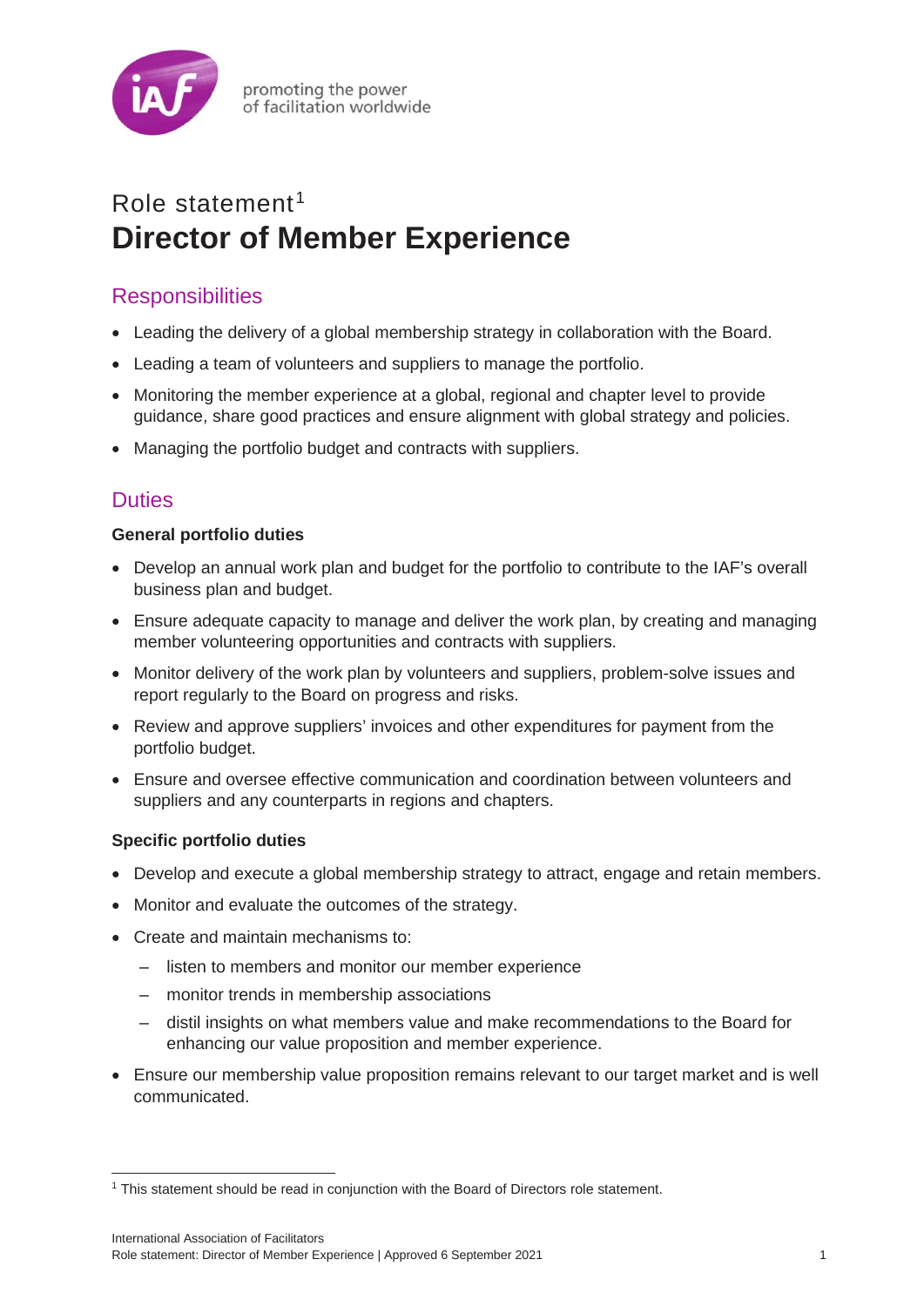- Support the work of regional directors and other board members to deliver our value proposition and build sustainable membership around the world.
- Support members to establish special interest groups, encourage groups to share good practices and monitor alignment with global policies.
- Monitor membership renewal trends and distil insights for the Board.
- Develop and maintain policies, guidelines and procedures relating to the portfolio.
- Maintain portfolio website content to ensure its relevance and currency.
- Respond to inquiries or requests relating to the portfolio.

The screening criteria used to determine the eligibility of a member for this role is as follows:

| <b>Criteria</b>            | <b>Essential qualities</b>                                                    | <b>Desirable qualities</b>               |  |
|----------------------------|-------------------------------------------------------------------------------|------------------------------------------|--|
| Role-specific<br>qualities | Ability to think strategically.                                               | Experience in growing membership in a    |  |
|                            | Ability to build a team and coordinate their<br>activities.                   | comparable non-profit Association.       |  |
|                            |                                                                               | Understanding of user experience design. |  |
|                            | Ability to manage projects, budgets and<br>contracts with suppliers.          |                                          |  |
|                            | Experience in shaping initiatives that<br>involve, engage and empower people. |                                          |  |
|                            | Good networking and communication<br>skills.                                  |                                          |  |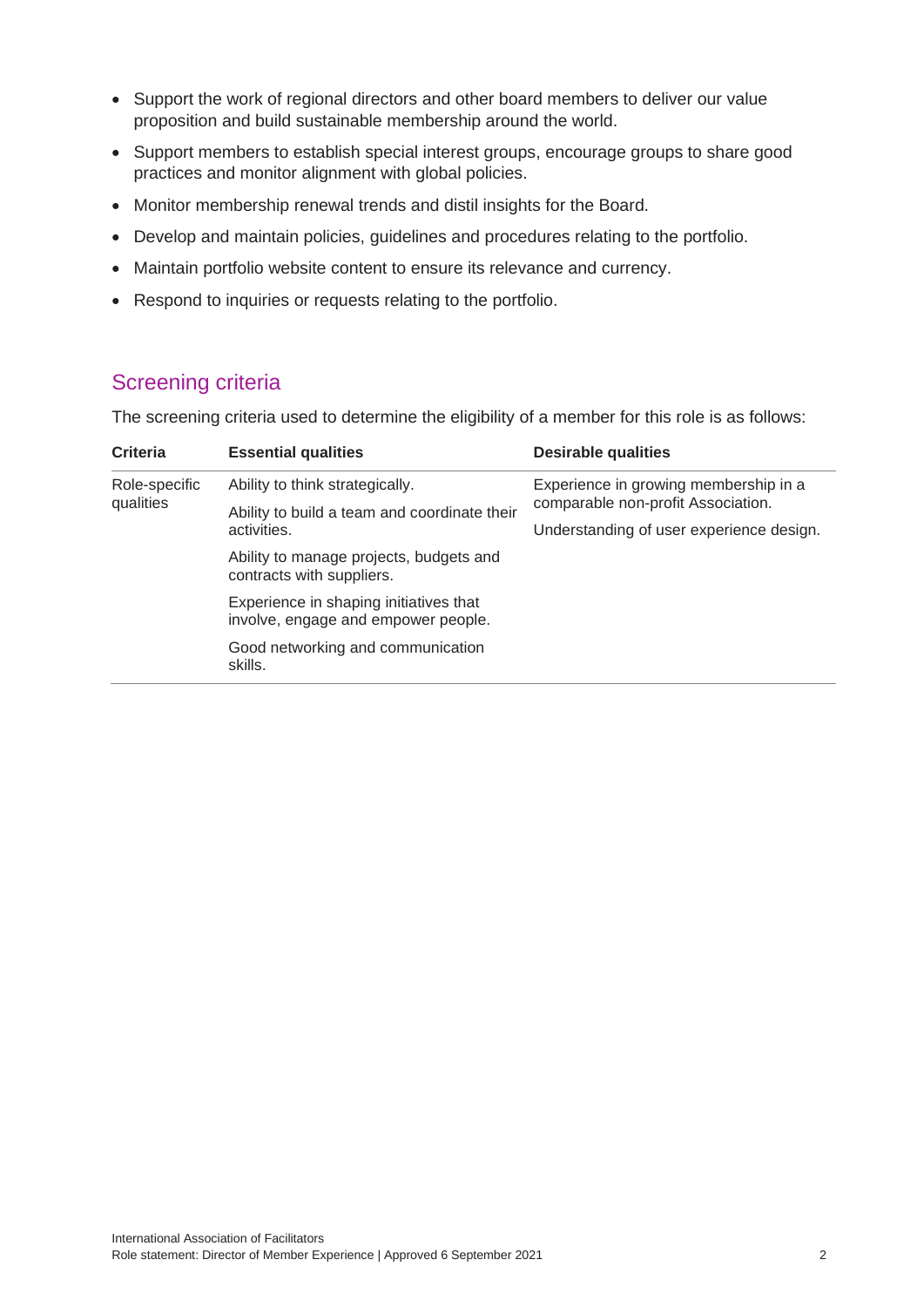

promoting the power of facilitation worldwide

# Role statement<sup>[1](#page-13-0)</sup> **Director of Professional Development**

## **Responsibilities**

The Director of Professional Development is responsible for:

- Leading the Board in developing an appropriate global strategy and policy for the Professional Development portfolio which includes the:
	- ‒ IAF Professional Development Path including the Mentorship Programme and IAF Certification Programmes (IAF Endorsed<sup>™</sup> Facilitator, IAF Certified<sup>™</sup> Professional Facilitator, IAF Certified™ Professional Facilitator Master and IAF Certified<sup>™</sup> Professional Facilitator Emeritus)
	- $-$  IAF Endorsed<sup>TM</sup> Training Programme
	- ‒ IAF Funding Assistance Programme.
- Monitoring professional development activities in each region, to provide advice and guidance and to identify and propagate best practices.
- Providing facilitative leadership to volunteers, staff and contractors involved in professional development, ensuring their alignment with global strategy and policy.
- Managing the professional development budget and any contracts with suppliers.

### **Duties**

**Key duties** of the Director of Professional Development are to:

- Develop an annual work plan and budget for professional development to contribute to the IAF's overall business plan and budget.
- Ensure adequate capacity to manage and deliver the work plan, by creating and managing member volunteering opportunities and/or contracts with external suppliers.
- Monitor delivery of the work plan by volunteers, staff and contractors, problem-solve issues and report regularly to the Board on progress and risks.
- Review and approve suppliers' invoices and other expenditures for payment from the professional development budget.
- Ensure and oversee effective communication and co-ordination between volunteers, staff and contractors involved in professional development and any counterparts within regional teams and/or chapters.

<span id="page-13-0"></span><sup>1</sup> This statement should be read in conjunction with the Board of Directors role statement.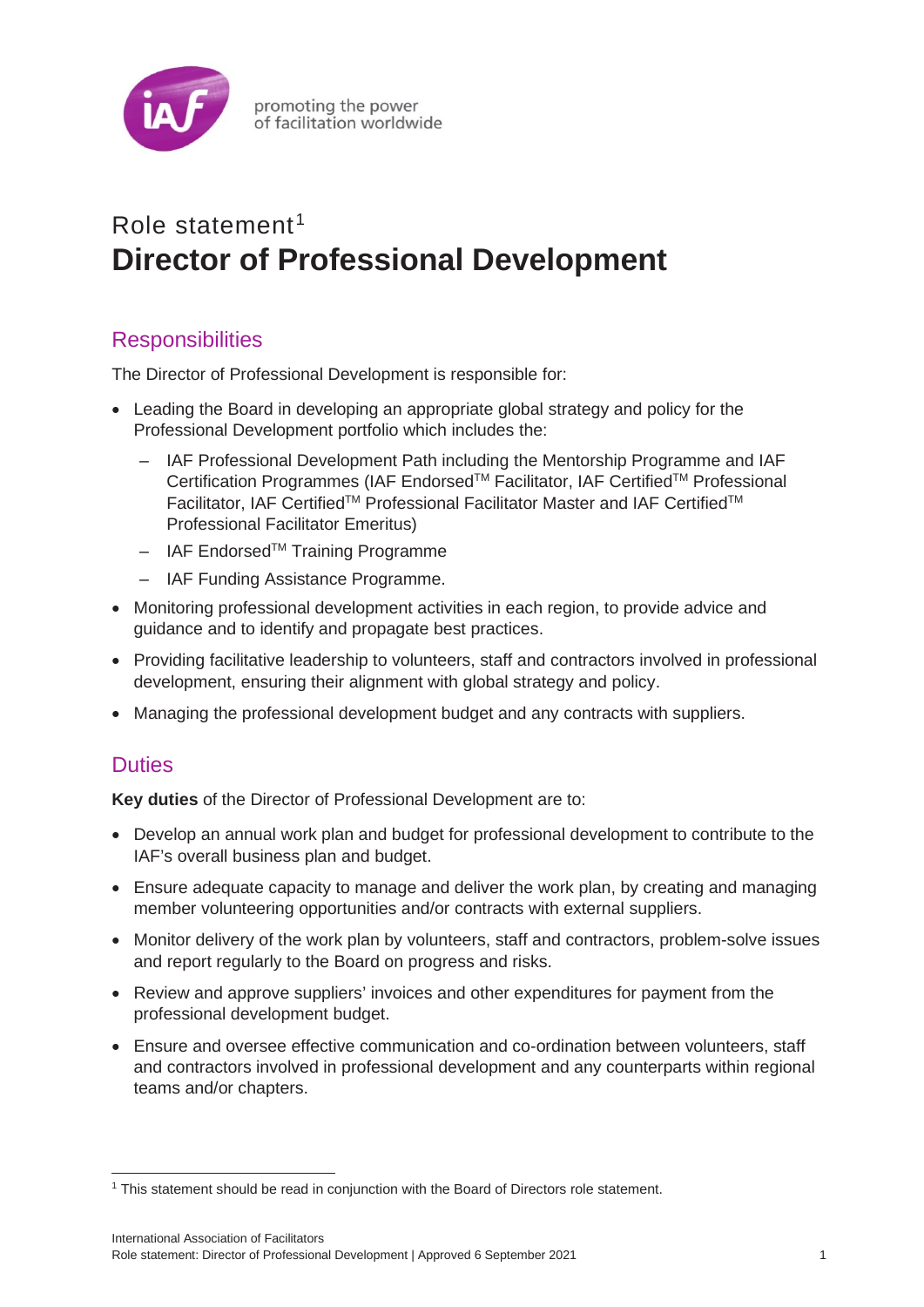**Particular duties** of the Director of Professional Development are to:

#### **Support the Professional Development Path**

- Work with the Director of Certification Operations (DCO) to:
	- ‒ Coordinate/organise certification and recertification activities globally.
	- ‒ Assist in the development of all documentation required to support the certification programmes.
	- ‒ Maintain a permanent record of programme documents/forms.
- Work closely with the Certification Manager and DCO to ensure distribution of information to potential candidates.
- Maintain ongoing and regular contact with the DCO, Process Managers, Assessor Team and other members of the programmes about ongoing activities, events and any issues with the certification and recertification processes.
- Oversee and provide guidance for the global Mentorship Programme.
- Work closely with Regional Directors and other relevant Directors to promote and support professional development portfolio activities across the globe.
- Work with the DCO and Certification Manager to ensure the effective management of the IAF Endorsed™ Training Programme process.

#### **Support other portfolio programmes**

- Oversee and provide guidance for the:
	- IAF Funding Assistance Programme
	- ‒ IAF Methods Database
	- publishing of member publications on the IAF website.

#### **General membership communications**

- Work closely with the Director for Communications to ensure the website and social media sites reflect the most up-to-date information about the professional development portfolio. This includes, but is not limited to:
	- ‒ announcements of upcoming certification events
	- ‒ programme benefits and news
	- ‒ other professional development programmes.
- Work closely with the newsletter editor to ensure that an article appears at least once a quarter to communicate the professional development work that is underway to the general membership.
- Prepare and submit regular communications for the Assessor/Process Manager Teams, Regional Directors and potential Assessors and Process Managers.

#### **Budget**

- Provide budget requirements for the professional development portfolio to the Treasurer as requested and manage the budget as approved by the Board.
- Assist the Certification Manager and the DCO as needed to budget for assessment events.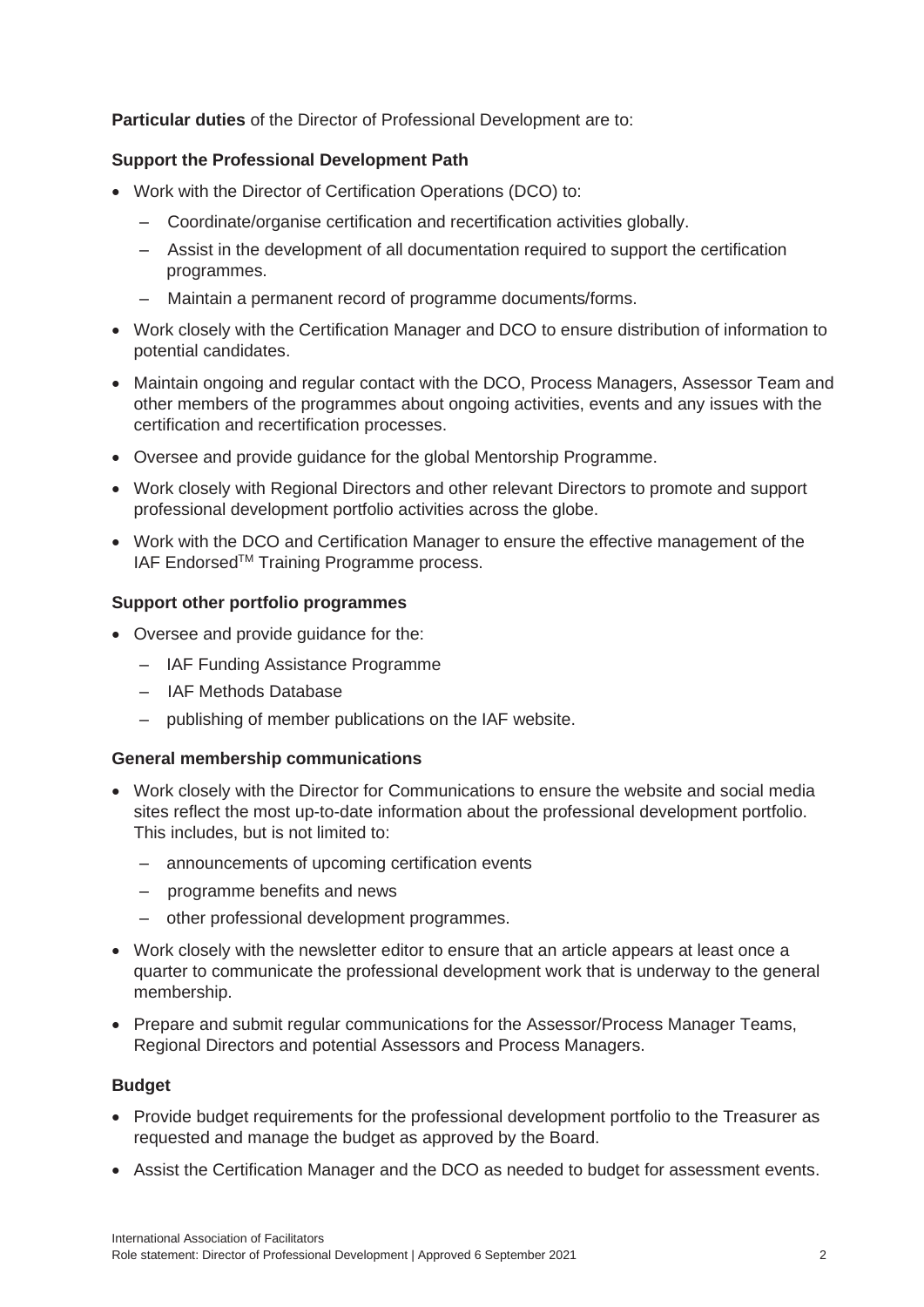• Maintain the financial sustainability of the professional development portfolio.

| <b>Criteria</b>            | <b>Essential qualities</b>                                                                                         | <b>Desirable qualities</b>                                        |
|----------------------------|--------------------------------------------------------------------------------------------------------------------|-------------------------------------------------------------------|
| Role-specific<br>qualities | Holds an IAF Certified™ Professional<br>Facilitator designation.                                                   | IAF Certified™ Assessor and/or<br>Process Manager experience.     |
|                            | Experience of managing and supporting<br>volunteers.<br>Ability to manage budgets and contracts<br>with suppliers. | Event management experience.<br>Strong project management skills. |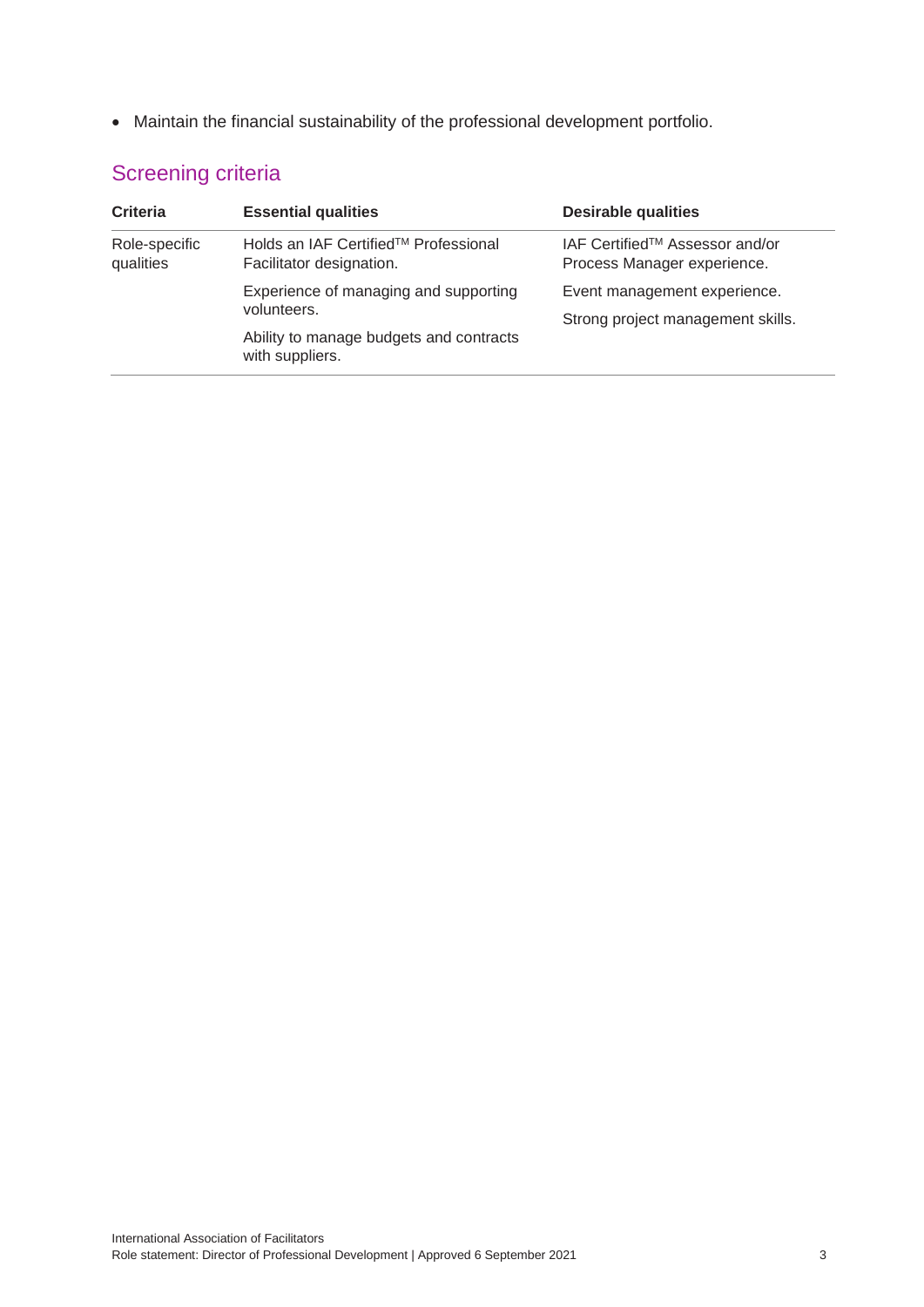

# Role statement<sup>[1](#page-16-0)</sup> **Director of Conferences and Global Events**

## **Responsibilities**

The Director of Conferences is responsible for:

- Leading the Board in developing appropriate global strategy and policy for IAF global and regional conferences particularly in relation to the financial, branding and reputation aspects of conferences.
- Supporting Regional Directors and conference teams to organise successful conferences in alignment with global strategy and policy.
- Helping to identify and propagate best practice between the regions organising conferences.
- Providing accountability and sound governance in relation to the IAF's financial and contractual obligations in relation to conferences.

## **Duties**

Key duties of the Director of Conferences are to:

- Monitor the implementation of the three tier conference policy global, regional and national conferences.
- Lead the organising committee for the global conference held every 3 years.
- Work with the Regional Directors to develop work plans and budgets for conferences and advise the Board on key issues of governance and accountability.
- Monitor delivery of conference work plans by volunteers (and staff and contractors if contracted), problem-solve issues and report regularly to the Board on progress and risks.
- Support Regional Directors and conference teams in developing and delivering IAF conferences that attract members.
- Gather and share best practices between regions organising global conferences, including seeking feedback from members on the conferences.
- Negotiate with suppliers to procure products (e.g. apps) to support conferences.
- Maintain a database of past participants, workshop leaders and keynote speakers for global and regional conferences.
- Lead the promotion of and publication of events being held during for International Facilitation Week.
- Deliver the Global Flipchart Webinar Panel programme.

<span id="page-16-0"></span><sup>1</sup> This statement should be read in conjunction with the Board of Directors role statement.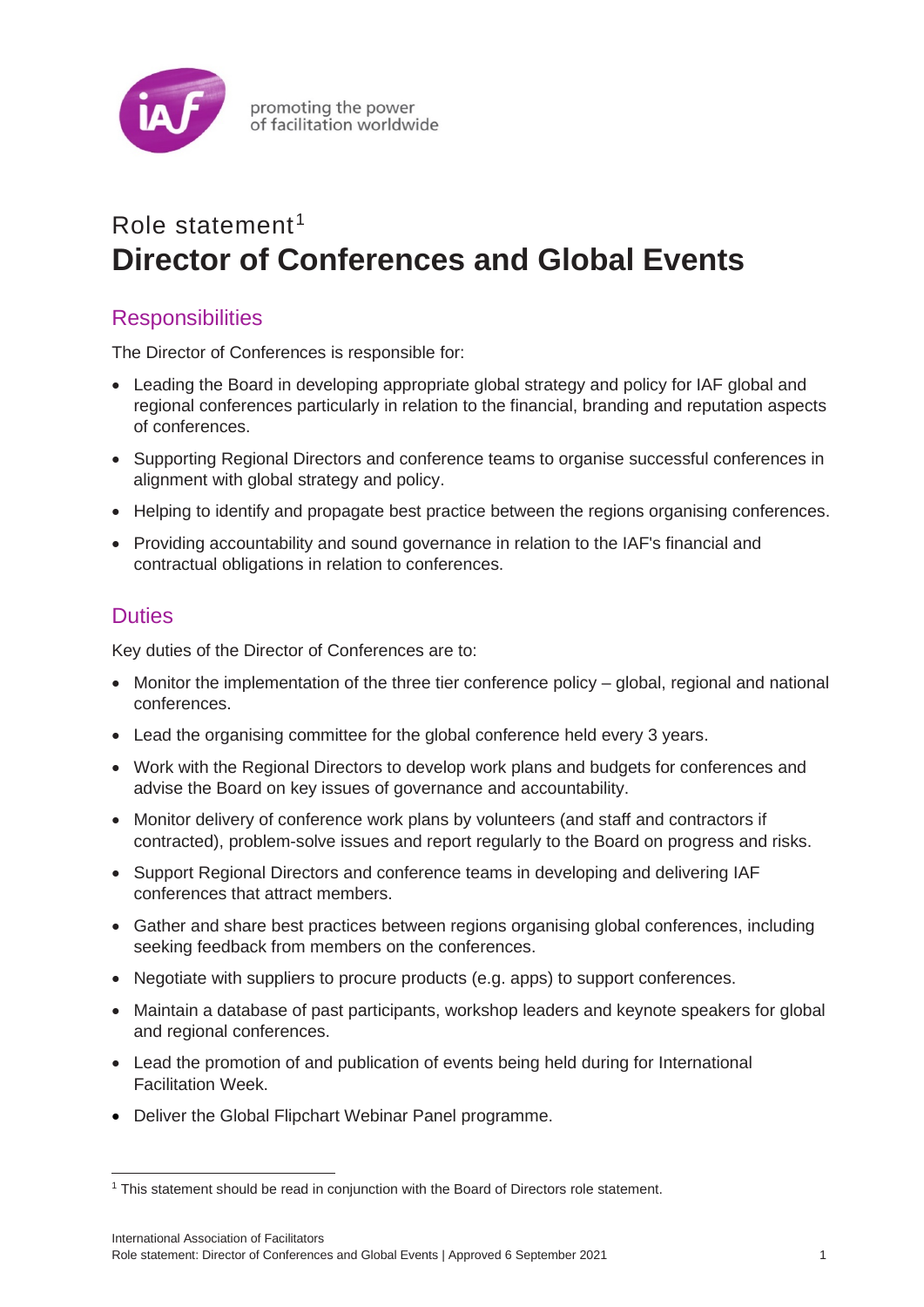- Deliver an online learning programme for members.
- Liaise with the Online Facilitation Unconference organising team (annual).

| <b>Criteria</b>            | <b>Essential qualities</b>                                                                                                              | <b>Desirable qualities</b>         |
|----------------------------|-----------------------------------------------------------------------------------------------------------------------------------------|------------------------------------|
| Role-specific<br>qualities | Attended at least one IAF conference.                                                                                                   | Event management experience.       |
|                            | Experience organising:<br>• an IAF or facilitation-related conference,<br>or<br>• at least two professional development<br>conferences. | Marketing and branding experience. |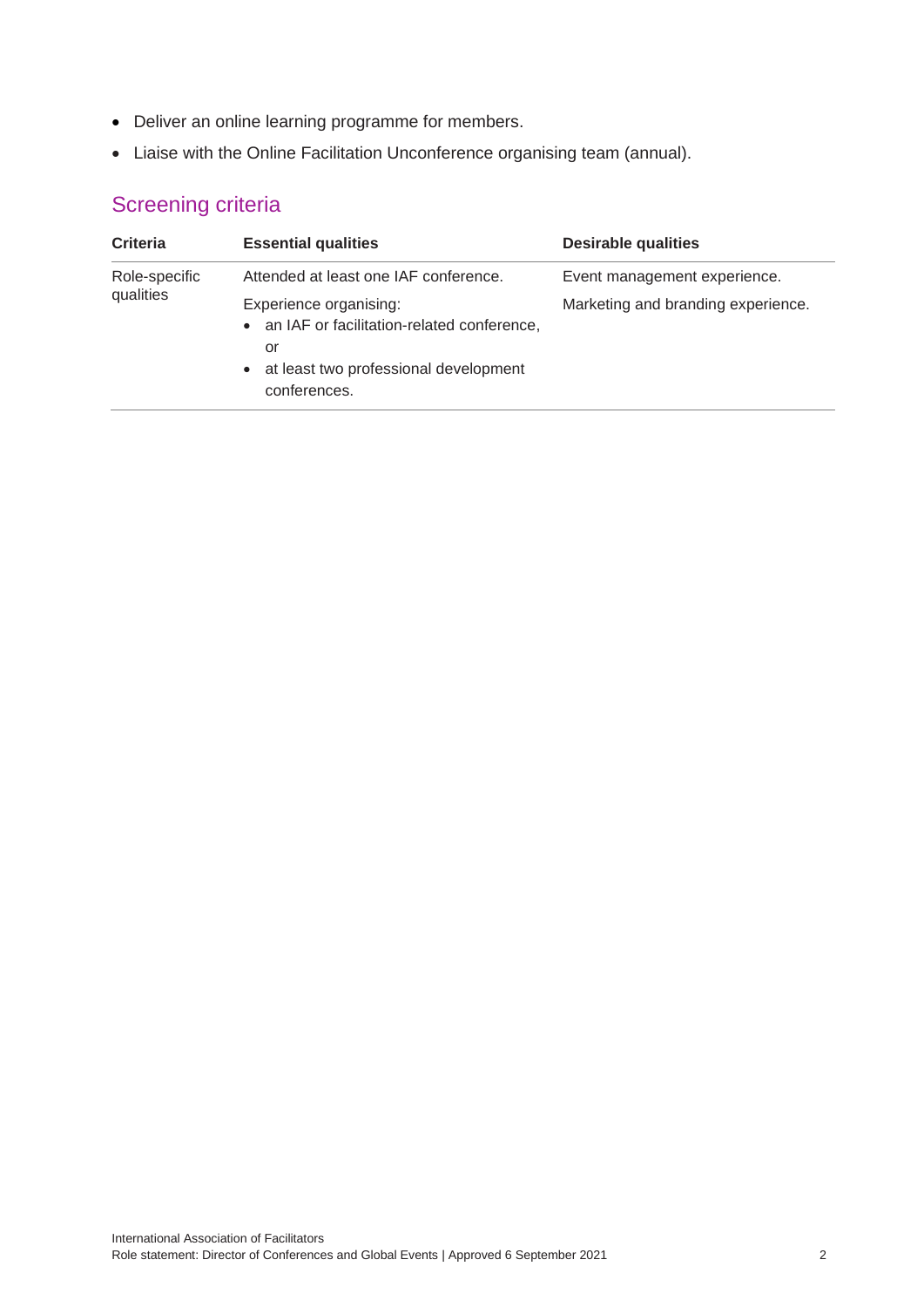

promoting the power of facilitation worldwide

## Role statement<sup>[1](#page-18-0)</sup> **Regional Director**

## **Responsibilities**

In addition to their responsibilities as a board member, Regional Directors are responsible for communicating, promoting and supporting the work of the IAF in his or her region.

There is a Regional Director for each geographic region:

- Africa
- Asia
- Canada
- Europe and the Middle East
- Latin America and the Caribbean
- Oceania
- United States of America.

The Regional Director for the United States of America is also responsible for serving as the President of the IAF US Foundation.

## **Expectations**

All Regional Directors are expected to:

- Be responsive in a timely fashion to regional, chapter and membership needs.
- Be a champion for global initiatives, such as the Facilitation Impact Awards and International Facilitation Week.
- Uphold the values, policies and strategies of the IAF in all activities.
- Keep the Board informed of financial and reputational concerns in a timely manner so that intervention, if needed, can be taken.
- Ensure that there is appropriate succession to the Regional Director's role before the expiry of the term.

### **Duties**

Key duties of Regional Directors are to:

#### **Board**

- Participate in all board meetings.
- Contribute to and support, as necessary and appropriate, all global board policies and operational discussions between board meetings providing a regional perspective as appropriate.

<span id="page-18-0"></span><sup>&</sup>lt;sup>1</sup> This statement should be read in conjunction with the Board of Directors role statement.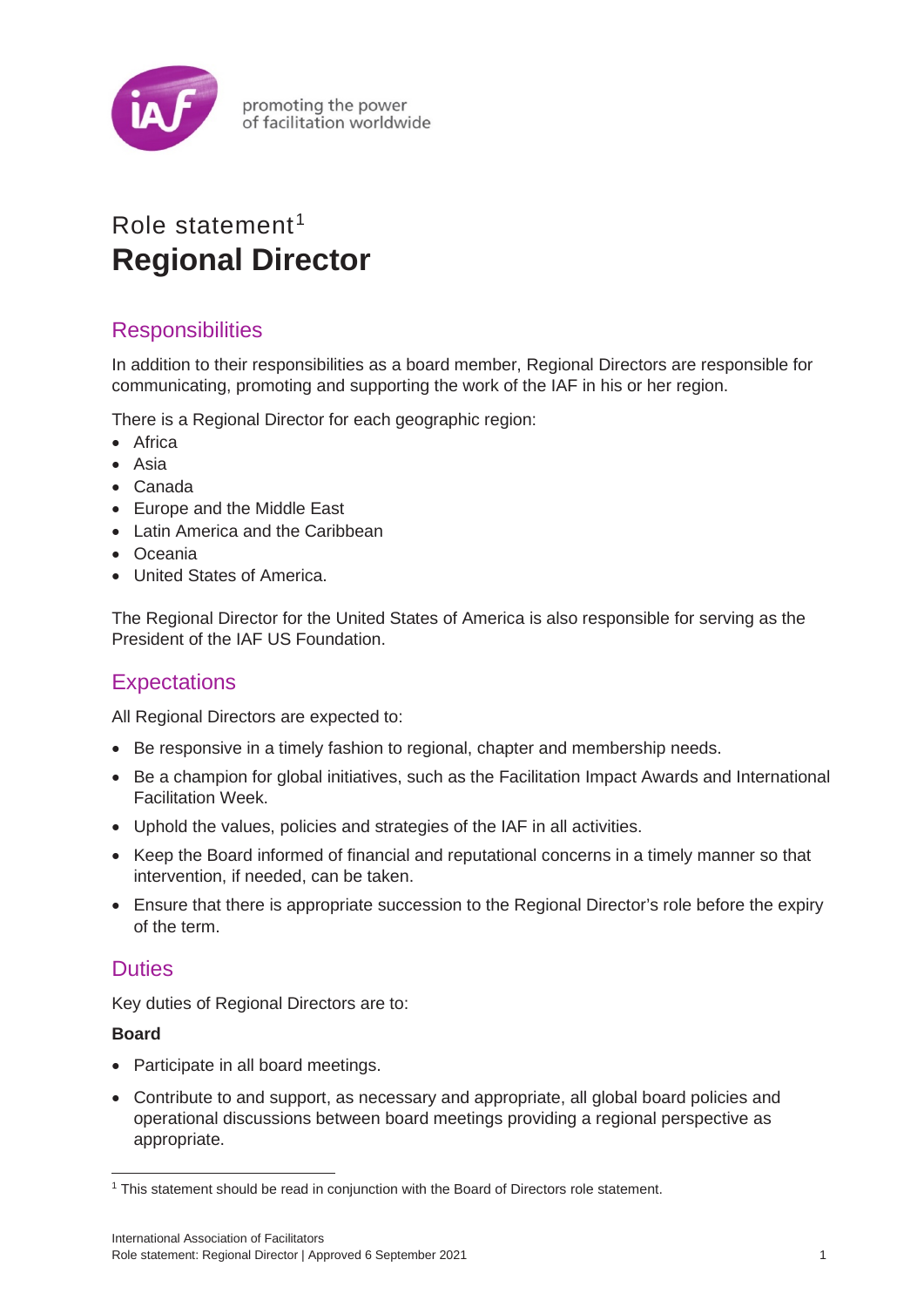- Participate in (directly or indirectly) Board working groups, task forces and/or committees as agreed to from time to time, especially ones whose work will have a direct impact on regional issues.
- Manage the region's budget.

#### **Administration**

- Prepare and submit regular reports to the Board on the region's activities.
- Provide budget requirements to the Treasurer as requested.
- Bring to the Board's attention issues that may affect other regions.
- Establish and maintain means of communications with the region's members (e.g. newsletters, web updates, etc.).

#### **Conferences**

- Establish and support conference organising team and related activities.
	- ‒ Ensure volunteers have the capacity to deliver a regional conference and follow global policies and guidelines, particularly all financial matters.
	- Act as the liaison and communication link between the conference organising team and the Board via the Director of Conferences and Events.
	- ‒ Keep the Board advised and updated of the regional conference status and any concerns. Ask for help as needed.
	- ‒ Share relevant documents from the IAF global system as appropriate.
	- ‒ Prepare a final conference report within 60 days after the conference is completed.

#### **Chapters and membership**

- Keep in touch and consult with the Director of Member Experience as required to resolve issues or concerns in a consistent way.
	- ‒ Review and respond to membership inquiries in a timely manner, following the guidelines established by the Board, and/or as recommended by the Director of Member Experience.
	- ‒ Keep a big picture view of the region's membership fluctuations.
- Establish and maintain a mechanism by which the region's membership can contact and communicate with the Regional Director.
- Establish and maintain a regional team to:
	- ‒ Inspire and engage IAF members to volunteer for roles about which they are passionate, and which need to be undertaken to promote the power of facilitation within the region.
	- ‒ Maintain regular contact with members in the region and in alignment with the IAF's global policies and strategies (e.g. webpages, publishing regular communications, welcoming new and renewing members, responding to inquiries, etc.).
	- ‒ Organise and deliver conferences and/or other professional development events in the region and in alignment with the IAF's global policies and strategies.
	- ‒ Expand the regional membership and its involvement with the IAF (e.g. initiating local groups and ultimately chapters of IAF members, and connecting members with each other).